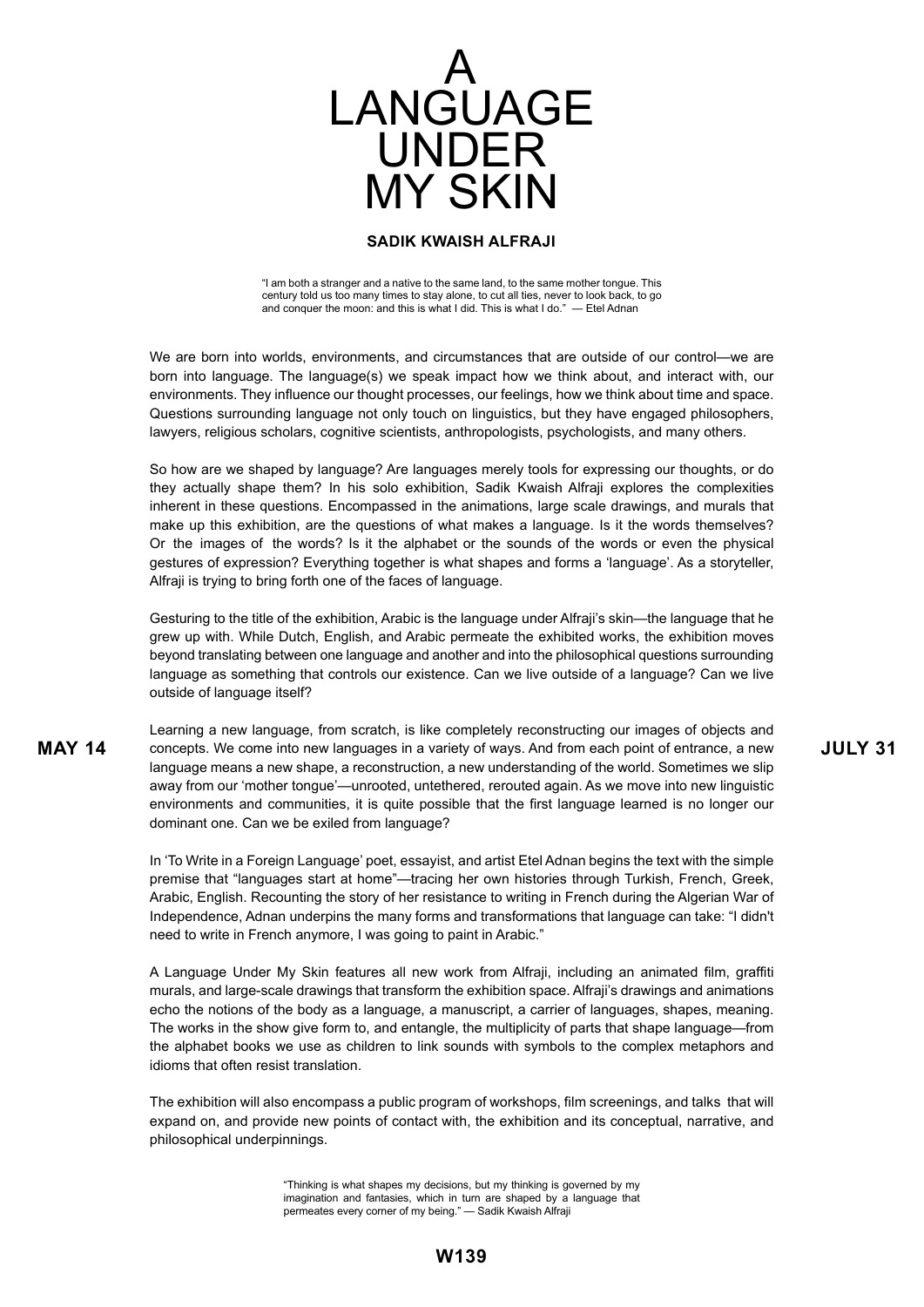Sadik Kwaish Alfraji is a storyteller who explores what he describes as 'the problem of existence' through drawings, paintings, video animations, art books, graphic art, and installations. Afraji's distinct visual language addresses the vulnerability of human existence and speaks of loss, exile, fragmentation and displacement. The shadowy protagonist who often appears in Alfraji's multimedia works represents a black void, a filter that allows him to explore the intricacies of life. By rendering his solitary character as a charcoal-coloured silhouette and minimising the formal properties of his compositions, Alfraji captures the expressed movements and subtle inflections of the body in psychologically laden environments. The artist often records his own narrative in black and white scenes of this recurring figure, particularly the loss, fragmentation, and lapses in time that underline exile.

Born in Baghdad, Iraq in 1960, Alfraji lives and works in Amersfoort, Netherlands. Alfraji's works are housed in private and public collections including Stedelijk Museum Amsterdam, NL; Flehite Museum Amersfoort, NL; The British Museum, London, UK; LACMA, Los Angeles, California, USA; Museum of Fine Arts, Houston, Texas, USA; Mathaf: Arab Museum of Modern Art, Doha, Qatar; Barjeel Art Foundation, Sharjah, UAE; Novosibirsk State Art Museum, Novosibirdk, Russia; The Cluj-Napoca Art Museum, Cluj-Napoca, Romania; Jordan National Gallery of Fine Arts, Amman, Jordan; The Khalid Shoman Foundation, Amman, Jordan; The National Museum of Modern Art, Baghdad, Iraq.

# **CURATOR**

### Margarita Osipian

### **W139 TEAM**

Rosa Álvarez Solano Nadia Benchagra Yahaira Brito Morfe Sam Geer van der Klugt Dil Ghale Margarita Osipian Jeroen de Smalen Marloes van Vugt Annette Wolfsberger

#### **ADDITIONAL SUPPORT**

Daniel Vorthuys Geert Kroese Alexandra Matei Faysal Mroueh Giulia Nicolai Humie Pourseyf Floris Rosenbaum Claire Schwarz Ivo van Stiphout

#### **VISUAL DESIGN** EMIRHAKIN





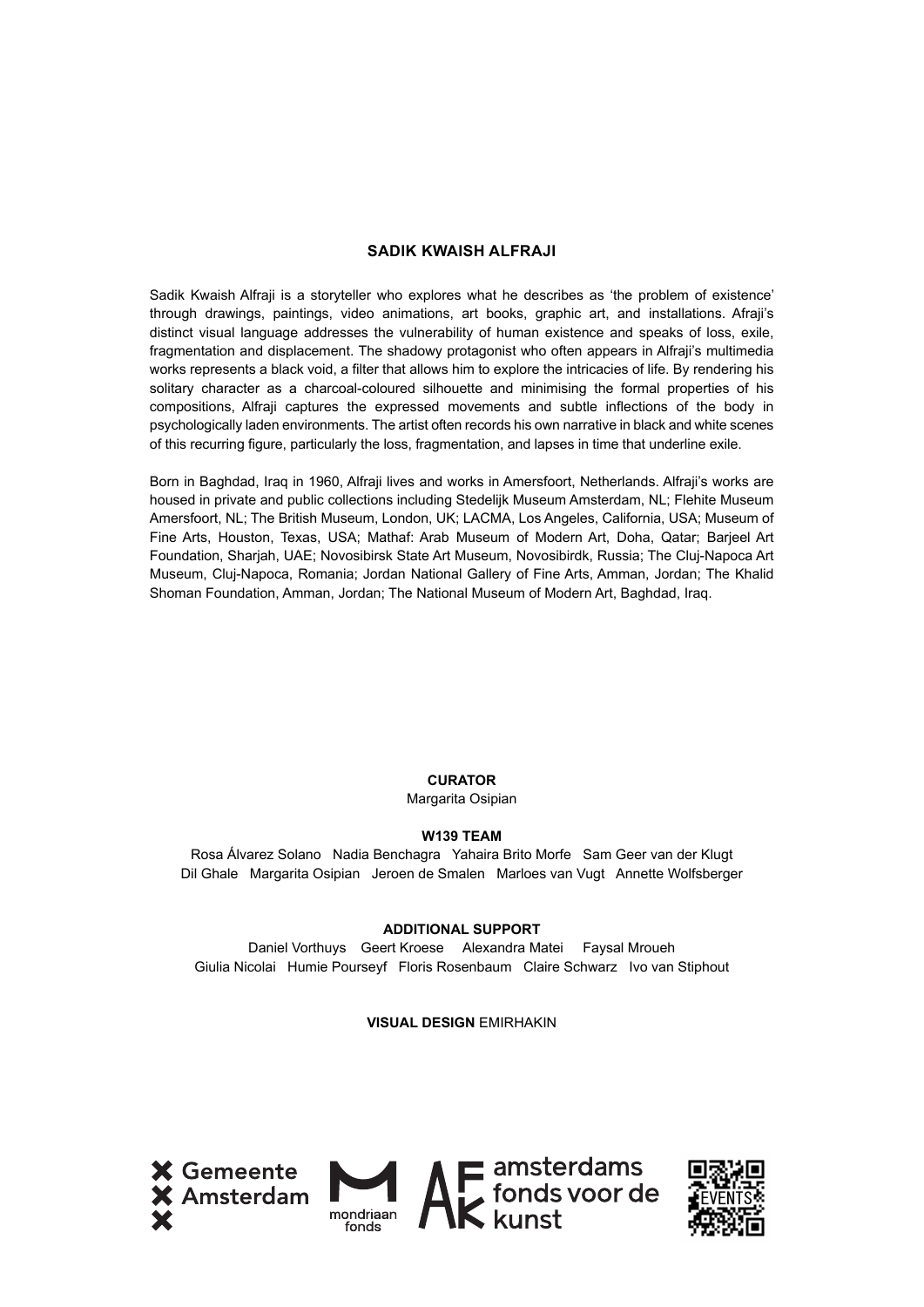

"I am both a stranger and a native to the same land, to the same mother tongue. This century told us too many times to stay alone, to cut all ties, never to look back, to go and conquer the moon: and this is what I did. This is what I do."  $-$  Etel Adnan

We worden geboren in een wereld, een leefomgeving en in omstandigheden die buiten onze controle liggen—we worden geboren in taal. De taal (of talen) die we spreken, beïnvloeden hoe we denken over en omgaan met, onze omgeving. Zij beïnvloeden onze denkprocessen, onze gevoelens en hoe we denken over tijd en ruimte. Vragen over taal refereren niet alleen aan de taalkunde, maar hebben filosofen, juristen, godsdienstwetenschappers, cognitiewetenschappers, antropologen, psychologen, en vele anderen beziggehouden.

Hoe worden we dan gevormd door taal? Geeft een taal onze gedachten vorm of is het enkel een middel om gedachten uit te drukken? In zijn solotentoonstelling verkent Sadik Kwaish Alfraji de complexiteit van deze vragen. De animaties, grootschalige tekeningen en muurschilderingen in deze tentoonstelling gaan over de vraag waaruit een taal eigenlijk bestaat. Zijn het de woorden zelf? Zijn het de beelden van de woorden? Is het een alfabet, zijn het de klanken van de woorden of zijn het de fysieke gebaren van een uitdrukking? Het geheel is wat een 'taal' vormt en vormgeeft. Als verhalenverteller poogt Alfraji een van de facetten van taal naar voren te brengen.

Arabisch is de taal onder Alfraji's huid—de taal waarmee hij is opgegroeid. Hoewel het Nederlands, Engels en Arabisch doorklinken in zijn werk, gaat de tentoonstelling verder dan het vertalen van de ene taal naar de ander; het haakt in op filosofische vragen omtrent taal als een gegeven dat ons bestaan beheerst. Kunnen we ons buiten een taal bevinden? Kunnen we het leven buiten de taal bevatten?

**MEI 14 JULI 31** die nieuwe taal binnentreden, een nieuwe taal betekent een nieuwe vorm, een nieuwe reconstructie, Een nieuwe taal leren zonder voorkennis is als het volledig opnieuw opbouwen van beelden, objecten en concepten. We kunnen op verschillende manieren in nieuwe talen belanden. En ongeacht hoe we een nieuw begrip van de wereld. Soms slippen we zelf weg van onze moedertaal—ontworteld, afgescheiden en herijkt. Wanneer we in nieuwe taalomgevingen en taalgemeenschappen terecht komen, is het goed mogelijk dat de taal die we als eerst leerden niet langer dominant is. Kunnen we verbannen worden uit een taal?

> Dichter, essayist en kunstenaar Etel Adnan begint haar 'To Write in a Foreign Language' met de eenvoudige stelling dat "languages start at home"—en traceert haar eigen geschiedenissen in de Turkse, Franse, Griekse, Arabische en Engelse taal. In het verhaal waarin Adnan vertelt over haar verzet tegen het schrijven in het Frans gedurende de Algerijnse Onafhankelijkheidsoorlog, onderschrijft ze dat taal vele vormen en transformaties kan aannemen: "I didn't need to write in French anymore, I was going to paint in Arabic."

> A Language Under My Skin toont nieuw werk van Alfraji waaronder een animatiefilm, graffiti muurschilderingen en grootschalige tekeningen die de tentoonstellingsruimte transformeren. Alfraji's tekeningen en animaties weerspiegelen de idee van het lichaam als een taal, een manuscript, een drager van talen, vormen en betekenis. De werken in de tentoonstelling geven een vorm aan, en vervlechten allerlei onderdelen van de taal—van de alfabetboeken die we als kind gebruiken om klanken met symbolen te verbinden tot complexe metaforen en idiomen die vaak moeilijk te vertalen zijn.

> De tentoonstelling omvat ook een publieksprogramma van workshops, films en lezingen die nieuwe perspectieven bieden op de tentoonstelling en de conceptuele, verhalende en filosofische onderbouwing ervan.

> > "Thinking is what shapes my decisions, but my thinking is governed by my imagination and fantasies, which in turn are shaped by a language that permeates every corner of my being." — Sadik Kwaish Alfraji